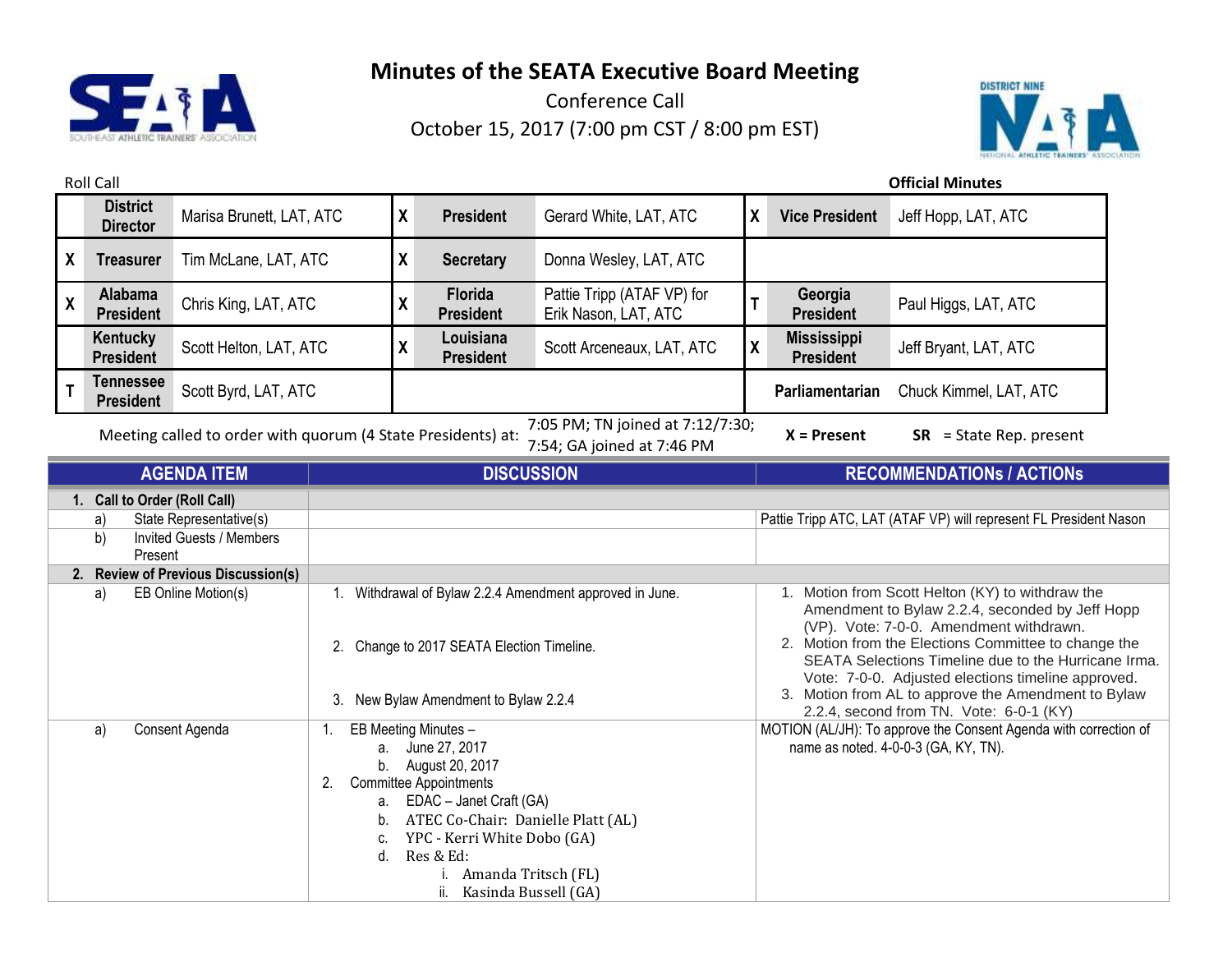

Conference Call October 15, 2017 (7:00 pm CST / 8:00 pm EST)



|                | <b>AGENDA ITEM</b>             | <b>DISCUSSION</b>                                                                                                                                                                                                                                                                                                                                                                                                                                                                                                       | <b>RECOMMENDATIONS / ACTIONS</b>                                                                                                                                                                                                                                                                                                                                                                                                                                                                                                                                                                                                                                                                                                   |
|----------------|--------------------------------|-------------------------------------------------------------------------------------------------------------------------------------------------------------------------------------------------------------------------------------------------------------------------------------------------------------------------------------------------------------------------------------------------------------------------------------------------------------------------------------------------------------------------|------------------------------------------------------------------------------------------------------------------------------------------------------------------------------------------------------------------------------------------------------------------------------------------------------------------------------------------------------------------------------------------------------------------------------------------------------------------------------------------------------------------------------------------------------------------------------------------------------------------------------------------------------------------------------------------------------------------------------------|
| 2 <sub>1</sub> | <b>Officer's Reports</b>       |                                                                                                                                                                                                                                                                                                                                                                                                                                                                                                                         |                                                                                                                                                                                                                                                                                                                                                                                                                                                                                                                                                                                                                                                                                                                                    |
| a)             | <b>Director Brunett</b>        | Unable to join the Meeting due to work conflict.<br>Congratulations to NATA President-elect Tory Lindly (D4).                                                                                                                                                                                                                                                                                                                                                                                                           |                                                                                                                                                                                                                                                                                                                                                                                                                                                                                                                                                                                                                                                                                                                                    |
| b)             | <b>President White</b>         | In the process of updating the Committee Pages on website.<br>2. Will have CC with ATSS Committee members to discuss possible<br>changes in ATSS format (3 Tracks to 2 Tracks)<br>3. Sent out a poll to ATSS Faculty with regards to symposium schedule<br>and location for 2020.<br>4. Looking at Corporate Partner Plan to include advertising on SEATA<br>mobile app at ATSS/CSMM.                                                                                                                                   | ACTION: President White will schedule an ATSS Conference Call at<br>the end of October to examine changes for future meetings with<br>the degree change and present results of polling with ATEP<br>Directors.                                                                                                                                                                                                                                                                                                                                                                                                                                                                                                                     |
| C)             | Vice President Hopp            | Sandra is working on meeting space for 2020 ATSS & CSMM.                                                                                                                                                                                                                                                                                                                                                                                                                                                                | ACTION: VP Hopp and Karen Lew will continue to examine other<br>hotel options for future meeting (2020 +).                                                                                                                                                                                                                                                                                                                                                                                                                                                                                                                                                                                                                         |
| d)             | Secretary Wesley               | Membership Renewal - 2018 dues cycle opened Oct. 1<br>2.<br>2018 NATA Publication Schedule<br>3.<br>SEATA Newsletter will go out Monday<br>ATSS Registration will open Monday morning<br>4.<br>SEATA App for State Meeting Use<br>5.<br>6. Elections Update<br><b>SEATA Election</b><br>a)<br>b)<br><b>ATAF Election</b><br>c)<br><b>ALATA Election</b>                                                                                                                                                                 | 1. ACTION: Please have State Secretaries report all state<br>activities/notification reminders to Secretary Wesley so NATA can<br>track District/State renewals.<br>2.ACTION: Secretary Wesley will email state presidents and<br>secretaries the updated NATA Publication Schedule for 2018.<br>5.ACTION: If states are planning to utilize APP for 2018 meeting,<br>please send Secretary Wesley the dates of meeting, location, and<br>specific hex# or Pantone # in state logos, as well as a PNG file of the<br>state logo that is 640x200px.                                                                                                                                                                                 |
| e)             | <b>Treasurer McLane</b>        | ACTION: Treasurer McLane will continue to work on reimbursing for<br>CSMM t-shirts that were not delivered at the meeting.<br>2. ACTION: President White and Treasurer McLane will work on a<br>document to educate the members on what SEATA does for them and<br>where our expenses are utilized.<br>3. Update on SEATA's ability to donate to Disaster Relief Fundraisers for<br>members?<br>4. USF reimbursement for travel to NATA Quiz Bowl<br>EDAC Scholarship in memory of Arnold Bell - requesting funds<br>5. | 38 checks for t-shirts were mailed out a few weeks ago.<br>ACTION: President White will email Treasurer McLane on t-shirt<br>refund issue.<br>ACTION: President White and Treasure McLane will continue to work<br>on the benefits document for membership to show value of<br>membership.<br>ACTION: Treasure McLane will contact accountant/legal to determine<br>the ability of SEATA to contribute to members vs. an organization<br>in disaster relief efforts.<br>ACTION: Treasurer McLane will contact USF about check not being<br>deposited.<br>ACTION: Within 2 weeks Treasurer McLane should have accounts<br>conversion to online version and then investigate transition to<br>online checking vs handwritten checks. |
|                | <b>Support Group Reports</b>   |                                                                                                                                                                                                                                                                                                                                                                                                                                                                                                                         |                                                                                                                                                                                                                                                                                                                                                                                                                                                                                                                                                                                                                                                                                                                                    |
| a)             | <b>Standing Support Groups</b> |                                                                                                                                                                                                                                                                                                                                                                                                                                                                                                                         |                                                                                                                                                                                                                                                                                                                                                                                                                                                                                                                                                                                                                                                                                                                                    |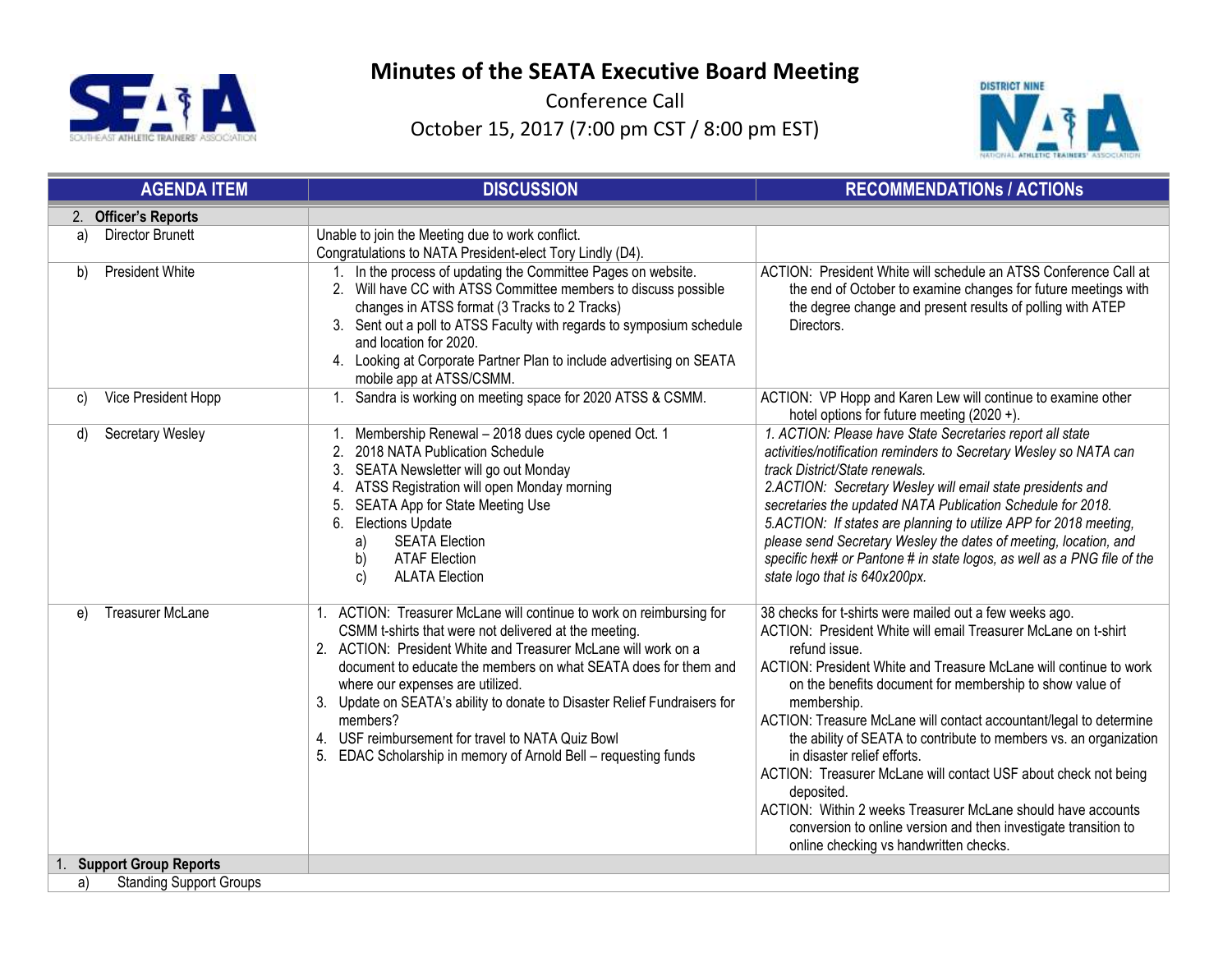

Conference Call October 15, 2017 (7:00 pm CST / 8:00 pm EST)



|    | <b>AGENDA ITEM</b>                  | <b>DISCUSSION</b>                                                                                                                                  | <b>RECOMMENDATIONS / ACTIONS</b>                                  |
|----|-------------------------------------|----------------------------------------------------------------------------------------------------------------------------------------------------|-------------------------------------------------------------------|
|    | <b>SEATA CUATC</b>                  | Updated on DISCUSSION: ICSM Chair is looking at their applicants and<br>that they will be submitted to Director Brunett.                           | Moved to next agenda.                                             |
|    | Quiz Bowl Workgroup<br>ii.          | The committee is requesting to purchase a laptop computer to run the Quiz<br>Bowl event at ATSS. Historically, we have borrowed a Mac computer and | Moved until there is a Quorum                                     |
|    |                                     | they had to do a conversion for the mac to work with the quiz bowl                                                                                 | MOTION: (JH/FL): To approve funding up to \$800 for a laptop      |
|    |                                     | software. Their concern is that the updated version of the quiz bowl                                                                               | computer for the Quiz Bowl team. (6-0-0-1) KY                     |
|    |                                     | software will not work on the Mac?? The committee is requesting to<br>purchase:                                                                    |                                                                   |
|    |                                     | HP - HP Envy x360 2-in-1 15.6" Touch-Screen Laptop - Intel Core i7 - 16GB                                                                          |                                                                   |
|    |                                     | Memory - 1TB Hard Drive - Silver (\$749.99)                                                                                                        |                                                                   |
|    |                                     |                                                                                                                                                    |                                                                   |
|    |                                     | Quiz Bowl will be responsible for                                                                                                                  |                                                                   |
|    |                                     | storage and transportation to the                                                                                                                  |                                                                   |
| b) | Ad hoc / Taskforce(s)               | event. (Shawn Felton or Matt Sabin)                                                                                                                |                                                                   |
|    | Legislative Grant Taskforce<br>i.   | Update on MOTION: Created a group to develop criteria to fund the SEATA                                                                            | ACTION: President White will follow-up on EB meeting              |
|    |                                     | Discretionary/Emergency Legislative Grant. (Treasurer McLane, Chris                                                                                |                                                                   |
|    |                                     | King (AL), Scott Byrd (TN) named to the work group.)                                                                                               |                                                                   |
|    | 2. Old Business                     |                                                                                                                                                    |                                                                   |
| a) | <b>SEATA Strategic Plan Meeting</b> | Update on Vice President Hopp will work with Brady, Michelle, and Mandy to<br>schedule around main educations to determine the best times and      |                                                                   |
|    |                                     | space availability. Pending program agenda:                                                                                                        |                                                                   |
|    |                                     | Wednesday March 7 <sup>th</sup> PM - SWAG Meeting<br>$\bullet$                                                                                     |                                                                   |
|    |                                     | Saturday, March 10 - 1 pm Executive Board Meeting?                                                                                                 |                                                                   |
| b) | Sharing of CEU Opportunities        | Update on ACTION: SEATA Officers will develop a policy to present to the                                                                           | ACTION: President White will continue to work on this policy.     |
|    | (White)                             | Board. This item is still in progress. No new information to report at this<br>time.                                                               |                                                                   |
| C) | Innovative CEU request from         | Update on ACTION: Secretary Wesley will get info to Brady, Michelle, and                                                                           | ACTION: President White and Secretary Wesley will pursue having a |
|    | Ed Kravitz for GoToMeeting          | Elizabeth about the possibility of an outside entity hosting our                                                                                   | conference call to discuss cost and potential conflict with CSMM  |
|    |                                     | recorded sessions. Will work to schedule a GoToMeeting with Ed<br>Kravitz and report back to the Board at a later date.                            | vs. benefit for members.                                          |
|    |                                     | As a Non-Exclusive, software for service on-line hosting platform,                                                                                 |                                                                   |
|    |                                     | the Innovative CEUs, LLC (ICEU) custom learning management                                                                                         |                                                                   |
|    |                                     | system (LMS) can host any on-line course for any organization by                                                                                   |                                                                   |
|    |                                     | converting any live course to an approved on-line course. ** All<br>ICEU on-line hosting partners can build all their on-line courses              |                                                                   |
|    |                                     | for FREE on the ICEU site.                                                                                                                         |                                                                   |
|    |                                     |                                                                                                                                                    |                                                                   |